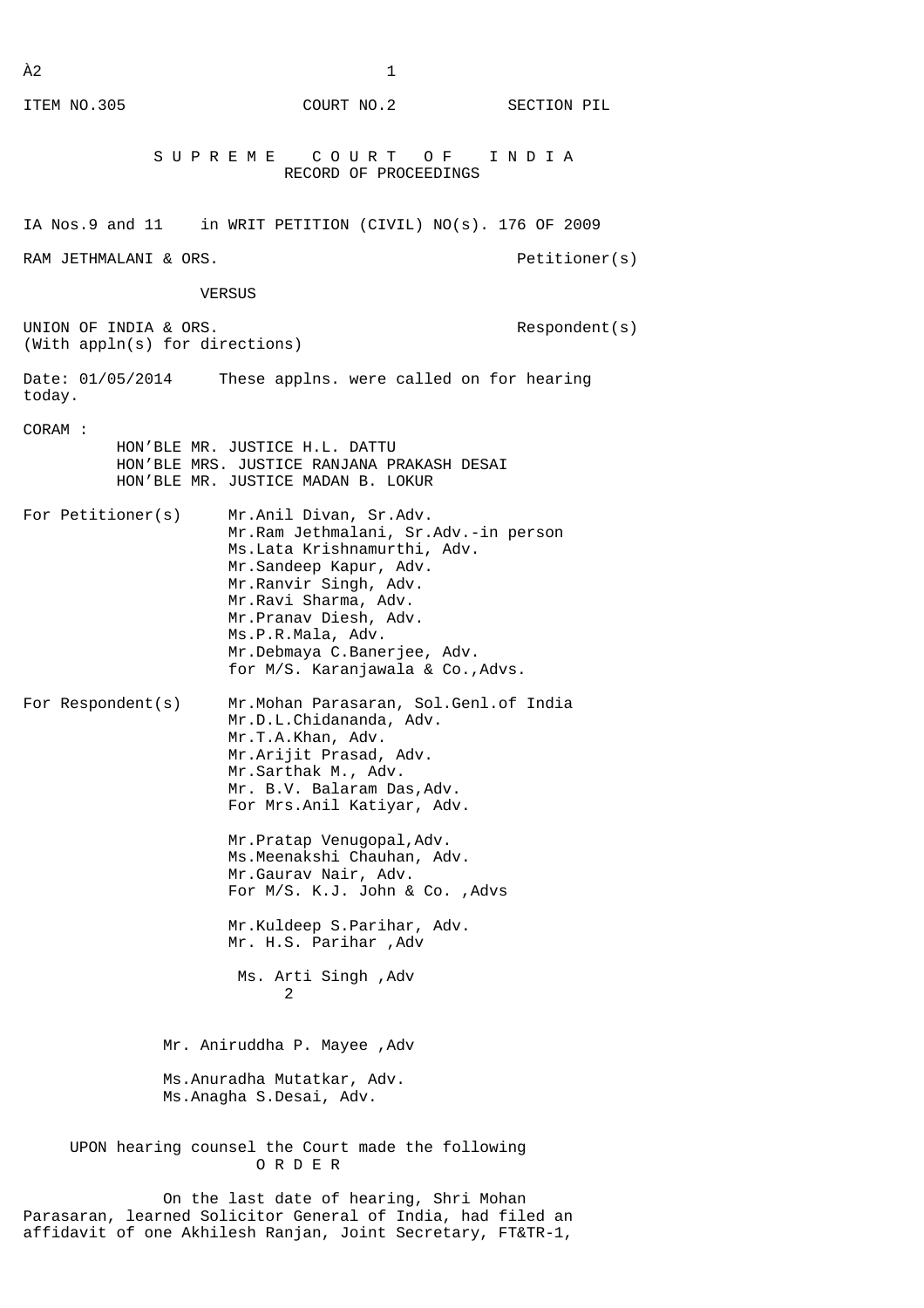Department of Revenue, Ministry of Finance, Government of India. In the said affidavit, it was stated in paragraphs 2 and 3 as under :

"....

 2. It is respectfully submitted that the information regarding deposits/outstanding amounts in the accounts maintained by 12 trusts/entities with LGT Bank in Liechtenstein was received by Government of India from the German Tax Authorities in March, 2009 under the Indo- German Double Taxation Avoidance Convention. The 12 trusts/entities involved 26 individuals of Indian origin/nationality. Out of the 26 cases, investigations in 18 cases have been concluded by the Income-tax Department and prosecutions have been launched in 17 case (one tax payer has expired). The names of the 18 individuals against whom investigations have been concluded by the Income-tax Department and prosecutions have been launched in 17 cases (one tax payer has expired) are listed in Annexure-A. The documents and information with respect to these 18 persons is contained in the first sealed envelope.

 3. It is respectfully submitted that documents and information about the other 8 persons with respect to whom the investigations were concluded and no evidence of tax evasion in terms of Indian tax laws was found, are contained in the second envelope. This Hon'ble Court has observed in paragraph 76 of the Order dated 4th July, 2011 that there is no presumption that every account holder in banks of Liechtenstein has acted unlawfully. The Court has held that where no wrongdoing has been found, it would be inappropriate for this Court to order the disclosure of such names, even in the context of proceedings under clause (1) of Article 32 of the Constitution. Nevertheless, the documents and information received from the German Tax Authorities with respect to these 8 cases is also being enclosed in the second envelope."

3

 Since the investigation is completed in the aforementioned cases, we once again direct the Union of India to furnish the documents and information which is kept in sealed covers 'A' and 'B' to the petitioner within three days' time from today.

 In paragraph 57 of the judgment rendered on 4.7.2012 in the case of Ram Jethmalani and Ors. Vs. Union of India & Ors., reported in (2011) 8 SCC 1, this Court had directed to constitute a Special Investigation Team (for short "the 'S.I.T.'") to perform/undertake some of the suggestions noticed in the paragraph. For that purpose, this Court had nominated Hon'ble Mr.Justice B.P.Jeevan Reddy, former Judge of this Court as Chairman and Hon'ble Mr.Justice M.B.Shah, former Judge of this Court as Vice-chairman. It had also been suggested that the S.I.T. would function under their guidance and direction.

 Hon'ble Mr.Justice B.P.Jeevan Reddy, for his personal reasons, has expressed his inability to be the Chairman of the S.I.T.. The information furnished by him in a separate cover was taken by us on record on the last date of hearing.

 In view of the inability expressed by Hon'ble Mr.Justice B.P.Jeevan Reddy to function as a Chairman of the